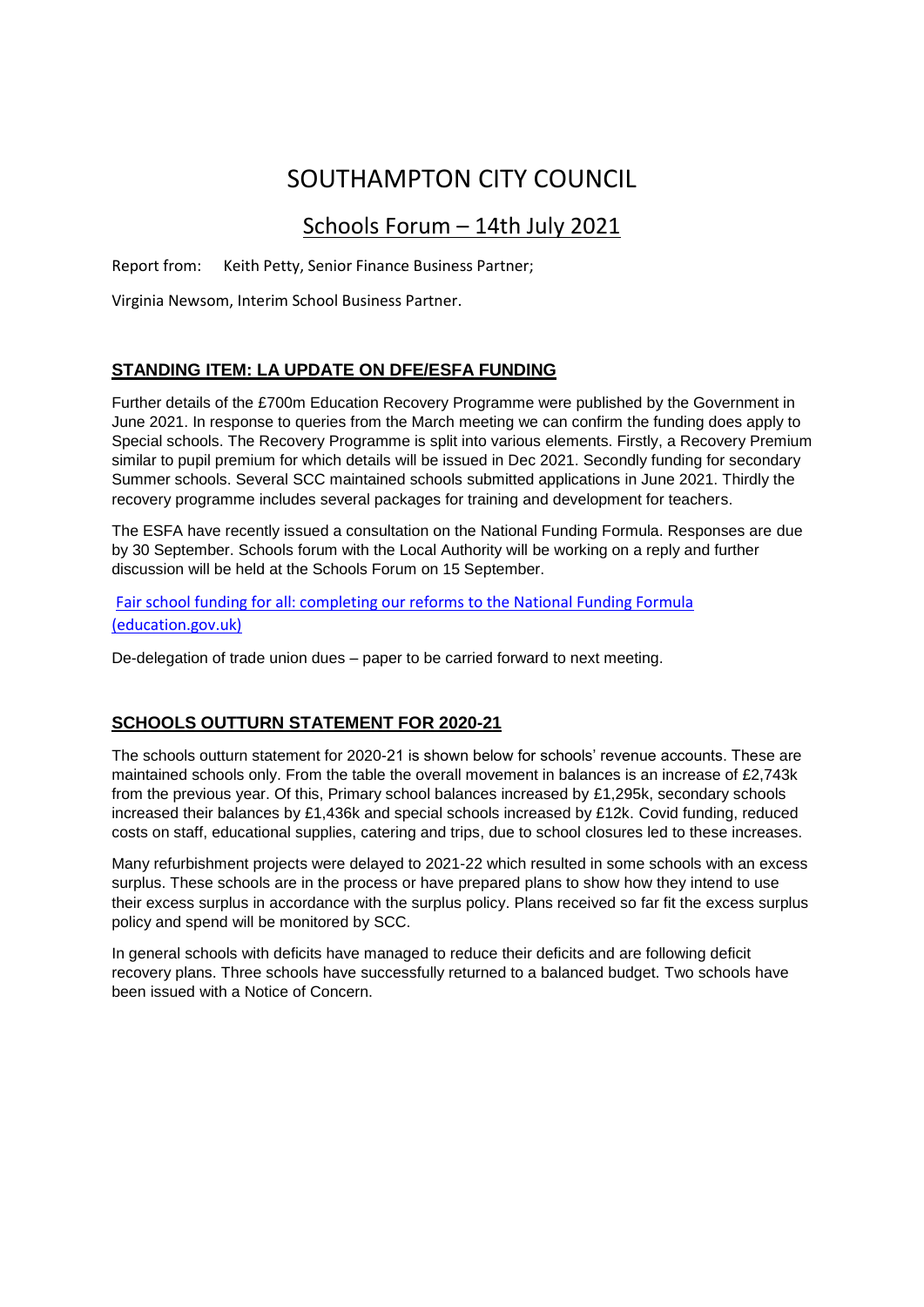| Detail position by school. Please note maintained schools only |  |
|----------------------------------------------------------------|--|
|----------------------------------------------------------------|--|

| <b>School Revenue Budgets</b> | 2019/20<br>£ | 2020/21<br>£ |               |
|-------------------------------|--------------|--------------|---------------|
|                               |              |              |               |
| PRIMARY SCHOOLS:              |              |              |               |
| Hardmoor EYC                  | 280,322      | 510,981      | 230,659       |
| <b>Bassett Green Primary</b>  | 145,068      | 355,898      | 210,830       |
| <b>Valentine Primary</b>      | 775,947      | 670,515      | (105, 431)    |
| <b>St Monica Primary</b>      | 326,182      | 59,675       | (266, 507)    |
| Mansbridge Primary            | (14, 770)    | 37,076       | 51,846        |
| <b>Townhill Junior</b>        | (92, 505)    | 146,868      | 239,372       |
| Shirley Warren Primary        | (15, 340)    | 56,551       | 71,890        |
| <b>St Patricks Primary</b>    | 348,340      | 238,846      | (109, 493)    |
|                               | 1,753,244    | 2,076,410    | 323,166       |
| Newlands Primary              | (212, 655)   | (248, 342)   | (35, 687)     |
| Sinclair Primary School       | (104, 937)   | (217, 011)   | (112,075)     |
| <b>Mansel Primary</b>         | (163, 796)   | (230, 854)   | (67,058)      |
| <b>Bevois Town Primary</b>    | (30, 844)    | (102, 689)   | (71, 845)     |
| <b>Bitterne Manor Primary</b> | (104, 231)   | (40, 150)    | 64,082        |
| <b>Bitterne Park Primary</b>  | (252, 872)   | (330, 109)   | (77, 238)     |
| Mount Pleasant Junior         | (116, 166)   | (111, 105)   | 5,061         |
| Maytree Infant                | (124, 336)   | (213, 159)   | (88, 823)     |
| <b>St Denys Primary</b>       | (60, 122)    | (108, 677)   | (48, 555)     |
| St Johns Primary and Nursery  | (64, 892)    | (125,680)    | (60, 789)     |
| <b>Swaythling Primary</b>     | (79, 734)    | (69, 777)    | 9,958         |
| <b>Woolston Infant</b>        | (83, 310)    | (130, 683)   |               |
| <b>Banister Infant</b>        | (138, 028)   | (179, 162)   |               |
| Redbridge Primary             | (54,073)     | (68, 139)    | (14,066)      |
| <b>Moorlands Primary</b>      | 19,604       | (148, 287)   |               |
| Oakwood Primary               | (32,950)     | (62, 545)    | (29, 595)     |
| Fairisle Infant               | (22, 935)    | (117, 464)   | (94, 528)     |
| Fairisle Junior               | (297, 307)   | (376, 422)   | (79, 115)     |
| <b>Foundry Lane Primary</b>   | (142, 497)   | (304, 916)   | (162, 419)    |
| <b>Mason Moor Primary</b>     | (90, 443)    | (110, 797)   | (20, 353)     |
| <b>Bitterne CofE Primary</b>  | (21, 424)    | (38, 504)    | (17,080)      |
| <b>St Marks Primary</b>       | (87, 017)    | (94, 672)    | (7,654)       |
| <b>St Marys Primary</b>       | (756, 617)   | (899, 899)   | (143, 281)    |
| <b>Highfield Primary</b>      | (56, 712)    | (149, 596)   | (92, 884)     |
| <b>Holy Family Primary</b>    | (163, 852)   | (381, 725)   | (217, 872)    |
|                               | (3,242,148)  | (4,860,362)  | (1,618,214)   |
| Total                         | (1,488,904)  | (2,783,952)  | (1, 295, 049) |
|                               |              |              |               |

#### SECONDARY SCHOOLS:

| <b>Woodlands Secondary</b>        | 406,668     | 260,636     | (146, 032)    |
|-----------------------------------|-------------|-------------|---------------|
| Chamberlayne college for the Arts | 988,145     | 980,163     | (7,982)       |
|                                   | 1,394,814   | 1,240,800   | (154, 014)    |
| 10%                               |             |             |               |
|                                   |             |             |               |
| Regents Park Community College    | 166,418     | (175, 251)  | (341, 670)    |
| <b>Bitterne Park Secondary</b>    | 411,295     | (88, 528)   | (499, 823)    |
| Redbridge Secondary               | (995, 998)  | (961, 508)  | 34,490        |
| Cantell Secondary                 | (254, 656)  | (487, 726)  | (233,070)     |
| St George Catholic V.A. College   | (546, 124)  | (788, 329)  | (242, 206)    |
|                                   | (1,219,064) | (2,501,343) | (1, 282, 278) |
| Total                             | 175.749     | (1,260,543) | (1,436,292)   |

#### SPECIAL SCHOOLS: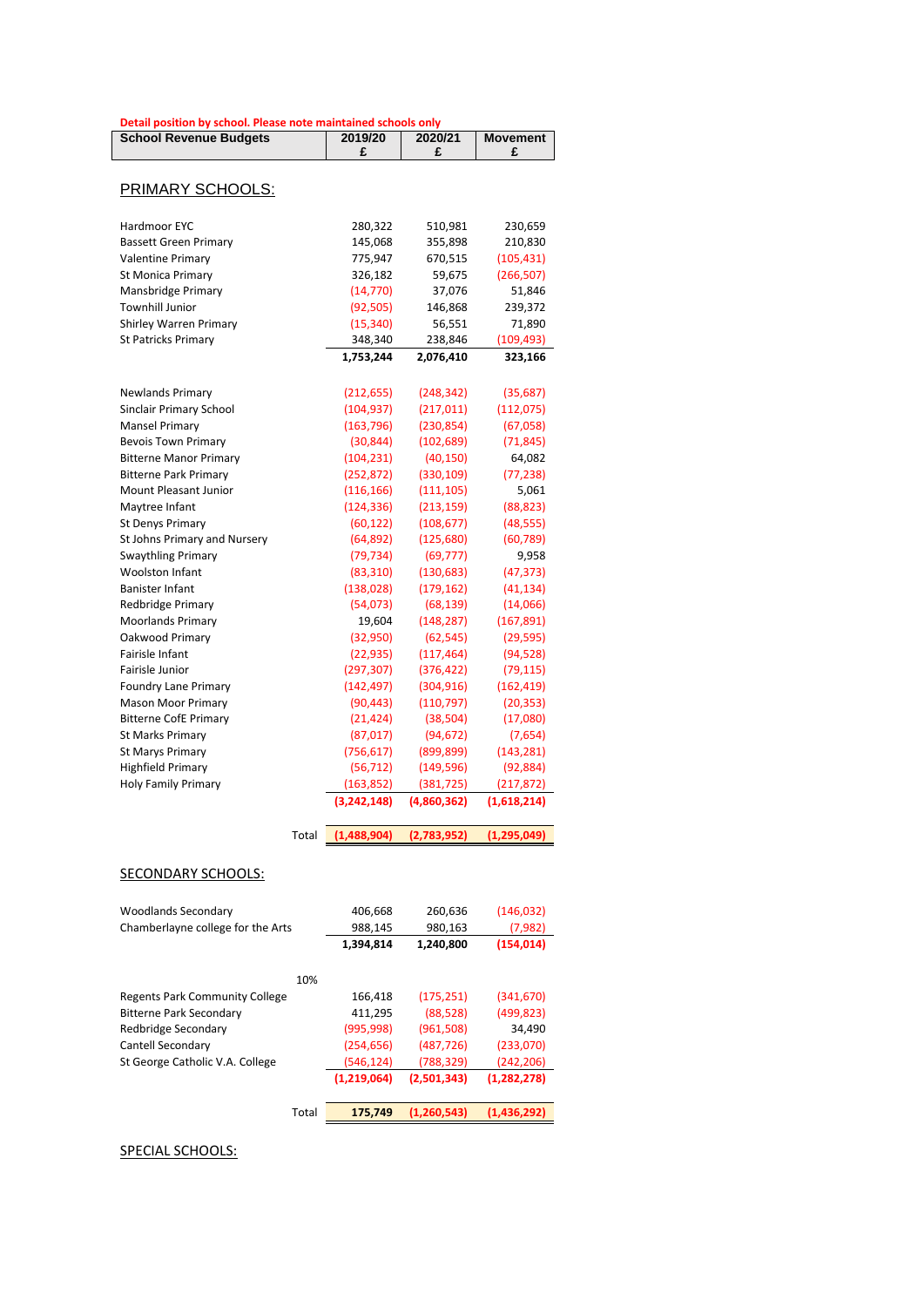| Polygon<br>Vermont |                    | 564,639<br>191,485 | 474,062<br>99,131 | (90, 577)<br>(92, 355) |
|--------------------|--------------------|--------------------|-------------------|------------------------|
| Compass            |                    | (50, 947)          | 222,310           | 273,258                |
|                    |                    | 705,177            | 795,503           | 90,326                 |
|                    |                    |                    |                   |                        |
| Springwell         |                    | (173, 021)         | (164, 873)        | 8,149                  |
| Cedar              |                    | 529                | (109, 785)        | (110, 314)             |
|                    |                    | (172, 492)         | (274, 658)        | (102, 165)             |
|                    | Total              | 532,685            | 520,845           | (11, 839)              |
|                    |                    |                    |                   |                        |
|                    | <b>Grand Total</b> | (780, 469)         | (3,523,650)       | (2,743,181)            |
|                    |                    |                    |                   |                        |

#### **DSG OVERSPEND UPDATE**

The cumulative DSG overspend is £8.9m. This includes a brought forward deficit of £7.4m of which £6.4m was from the High Needs budget. The table below shows the key variances contributing to the over spend within the DSG in 2020-21.

As noted in the December 2020 report of the High Needs working Group, the demand for High Needs support is under huge pressure from increasing demand and higher levels of complex cases.

The DSG variance is 6.2% (of the total SCC DSG grant of £143m) and a recovery plan over 3 years is required. Some of the recovery has been helped with the 17% increase in the High Needs allocation for 2020/21 which amounted to £4.2m, and the deficit will be further helped by the transfer of the schools block surplus of £228k agreed in March 2021 Schools Forum. Local capacity is increasing by around 150 special school places from Sept 2020 to Sept 2021. This should start to reduce the need for expensive out of city placements.

The variance on the Early Years budget has arisen due to the known ongoing pressures on Govt. funded hours and loss of income from Covid closures.

|        | Key variances: 2020-21             |       |
|--------|------------------------------------|-------|
|        | Description                        | f'000 |
|        |                                    |       |
| AC0752 | DSG - Early years                  | 267   |
| AC0840 | Early Years & Childcare Plan       | 97    |
| AC0620 | <b>Start Point Sholing</b>         | 349   |
| AC0630 | <b>Start Point Northam</b>         | 144   |
|        | Early years - other                | 43    |
|        |                                    |       |
| AC0650 | <b>Pupils with Statements</b>      | 329   |
| AC0500 | Children Looked After Packages     | (166) |
| AC0790 | Inclusion Management and Admin     | (178) |
| AC0800 | <b>MARP</b> - Education Placements | 301   |
| AC0810 | Special School Funding             | 599   |
|        | High Needs other                   | (140) |